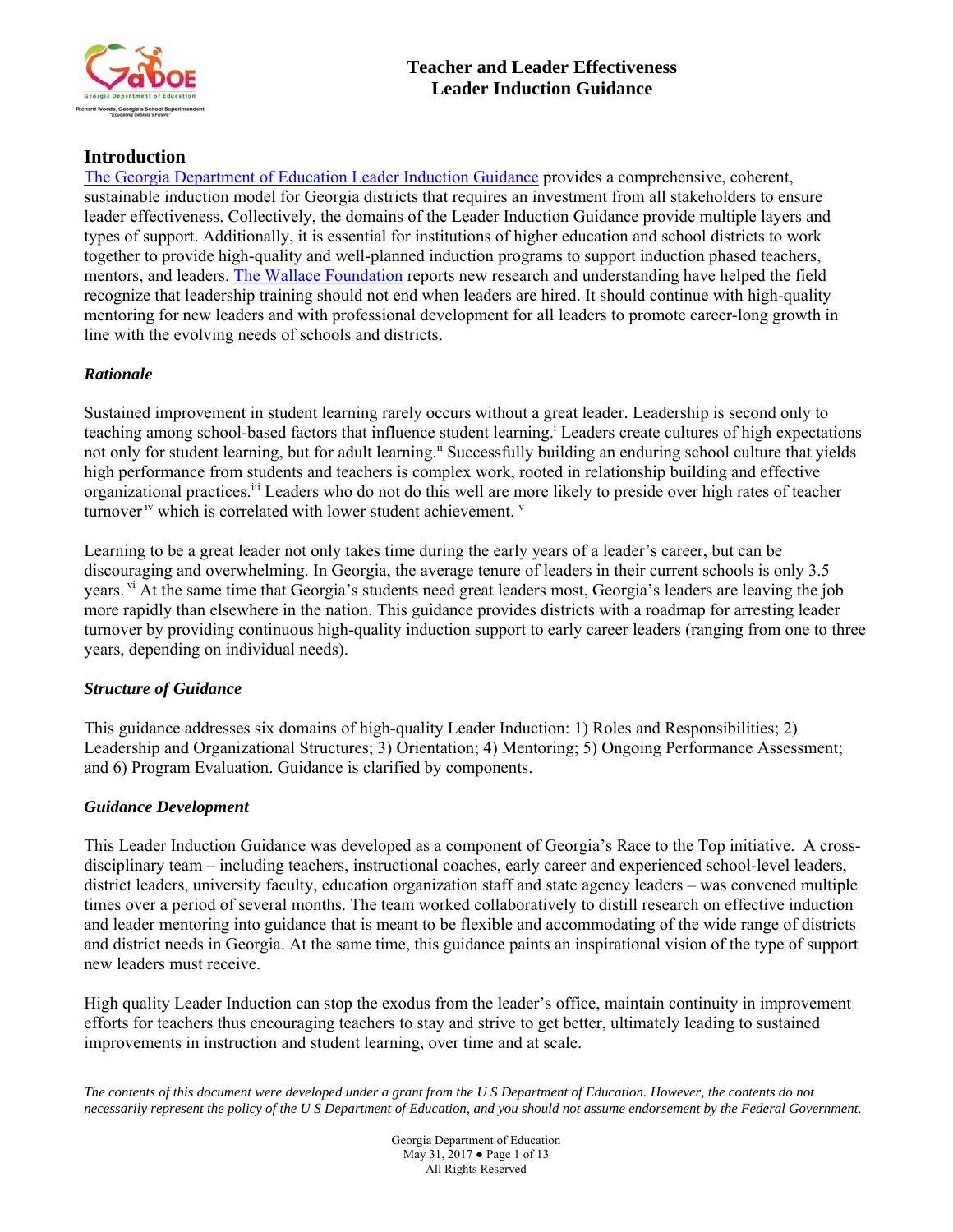

## **Definition of Terms**

## **Induction Phase Leader**

The Induction Phase Leader is defined as a leader who has been hired or appointed into a new permanent position in any Georgia school. Leaders are considered to be in the "induction phase" until they successfully complete the district induction program. The district induction program will be tiered to provide differentiated support based on the individual's needs.

## **Leader Induction Support Team**

The Leader Induction Support Team is comprised of the immediate supervisor or designee, a mentor, and when possible, an external support agency representative (i.e., higher education, regional educational service agency, or district specialist).

# **Leader Induction Plan**

The Leader Induction Plan is developed collaboratively with the Induction Phase Leader and the Leader Induction Support Team to drive the professional learning of the Induction Phase Leader. The plan will be based on the district's and/or school's teaching and learning goals, identified developmental needs, prior preparation and experiences, and assessment results.

## **Mentor**

A mentor is highly committed to supporting the personal growth of the Induction Phase Leader. The mentor provides guidance, shares knowledge and experiences, and supports the Induction Phase Leader in making a positive impact on student growth and achievement.

## **Coach**

A coach supports the performance of the Induction Phase Leader in reaching a specific goal(s).

# **Endnotes**

i Leithwood, K., Louis, K.S., Anderson, S., & Wahlstrom, K. (2004). *Review of research: How leadership influences student learning.* University of Minnesota: Center for Applied Research and Educational Improvement; Hallinger, P., & Heck, R. (1996). Reassessing the Leader's role in school effectiveness: A review of empirical research, 1980-1995. *Educational Administration Quarterly*, 32(1), 5-44.

ii Knapp, M., Copland, M., Ford, B., Markholt, A., McLaughlin, M., Milliken, M., & Talbert, J. (2003). *Leading for learning sourcebook: Concepts and examples*. Seattle, WA: Center for the Study of Teaching and Policy.; Deal, T. & Peterson, K. (1999). *Shaping School Culture: The Heart of Leadership*. Jossey-Bass.; Fullan, M. (2001). *The new meaning of educational change* (2nd ed.). New York: Teachers College Press.; DuFour, R. & Eaker, R. (1998). *Professional learning communities at work: Best practices for enhancing student achievement*. Bloomington, IN: National Educational Service.

iii Wahlstrom, K., Louis, K., Leithwood, K., and Anderson, S. (2010) *Learning from Leadership Project: Investigating the Links to Improved Student Learning*. Produced by the University of Minnesota and University of Toronto and commissioned by The Wallace Foundation.

iv Boyd, W., Grossman, P., Ing, M., Lankford, H., Loeb, S. & Wycoff, J. (2010). The influence of school administrators on teacher retention decisions. *American Educational Research Journal*. Published online before print on September 14, 2010.

v Boyd, W., Lankford, H., Loeb, S., & Wycoff, J. (2005). Explaining the short careers of high-achieving teachers in schools with low-performing students. *The American Economic Review, 95*(2), 166-171.

vi U.S. Department of Education, National Center for Education Statistics, *Schools and Staffing Survey (SASS)*, "Public School Leader Data File," 2007-2008.

> Georgia Department of Education May 31, 2017 ● Page 2 of 13 All Rights Reserved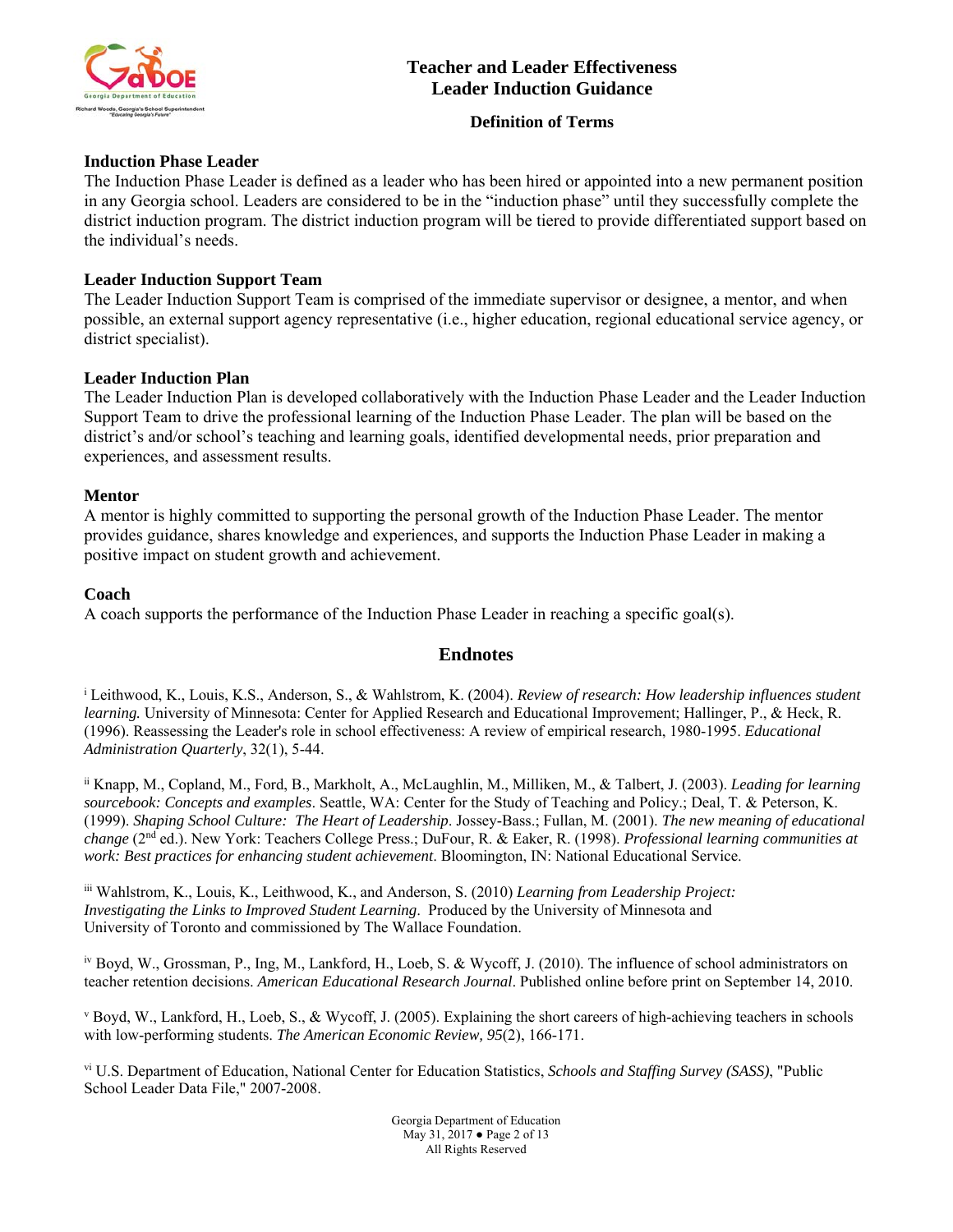

# **Roles & Responsibilities**

## **Overview**

The induction guidance and domains collectively provides for an effective induction program and requires an investment from all stakeholders to ensure leader effectiveness. The development of Induction Phase Leaders must be strengthened by the roles and responsibilities of the Georgia Department of Education, higher education, district level personnel, mentors, and the Induction Phase Leaders.

# **Georgia Department of Education**

## **Components**

- 1. Work closely with districts and RESAs to provide differentiated technical assistance that supports the development, implementation and evaluation of effective induction programs.
- 2. Provide support for Georgia colleges and universities to create and maintain seamless induction support from pre-service to in-service.
- 3. Provide guidance for the recruitment and selection of mentors.
- 4. Identify and disseminate best district practices for induction.

# **Higher Education**

Collaborate with school districts to design, support, and enhance the induction process.

## **RESA**

 Collaborate with schools and districts to provide differentiated technical assistance to support the development, implementation and evaluation of effective induction programs.

## **District Level**

## **Components**

- 1. Ensure the school environment is conducive for the Induction Phase Leader's professional growth and development.
- 2. Establish, implement, and support a quality leader induction program.
- 3. Communicate clear goals and expectations of a quality leader induction program.
- 4. Articulate roles and responsibilities of all stakeholders in the induction process.
- 5. Serve on the Leader Induction Support Team (designated district level administrator).
- 6. Design and implement an initial mentor training program to meet the needs of the district.
- 7. Outline the components and processes to evaluate the effectiveness of the leader induction program.
- 8. Provide the resources needed to implement and sustain a quality leader induction program.
- 9. Coordinate mentor selection.
- 10. Identify current and/or retired leaders as potential mentors.
- 11. Establish a transparent mentor/mentee matching process.
- 12. Create opportunities for a supportive relationship between the mentor and the Induction Phase Leader (e.g. time, location, etc.).
- 13. Provide and support ongoing professional learning aligned to the needs of the Induction Phase Leader in order to meet the desired outcomes of the leader induction plan.

Georgia Department of Education May 31, 2017 ● Page 3 of 13 All Rights Reserved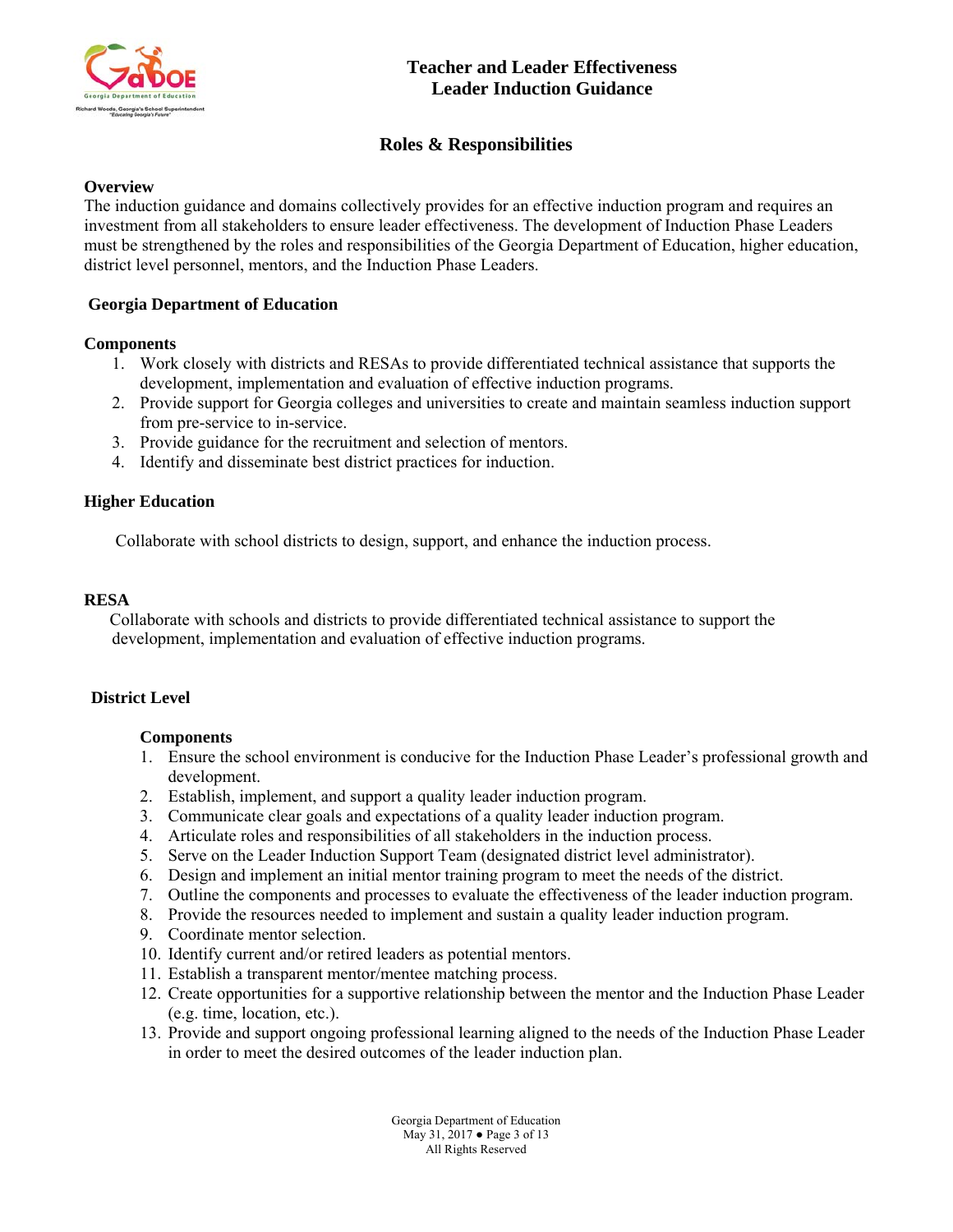

- 14. Develop and honor a culture of collegiality among new and veteran leaders and mentors.
- 15. Actively support and communicate with the leader on a regular and consistent basis.
- 16. Evaluate the effectiveness of the leader induction program based on data collected.
- 17. Create an intervention process when the mentor/mentee relationship is ineffective.

### **Mentor**

## **Components**

- 1. Commit to the mission, vision, and goals of the induction program.
- 2. Provide professional, individual support to the leader through collaboration and effective communication.
- 3. Coordinate/facilitate interventions and professional learning experiences to guide growth and development of the Induction Phase Leader.
- 4. Serve on the Leader Induction Support Team.
- 5. Successfully complete the initial and ongoing mentor training programs.

## **Induction Phase Leader**

- 1. Understand an effective induction program relies on the willingness of the Induction Phase Leader to be open and candid concerning his/her needs for positive growth and development.
- 2. Participate in all facets of the induction program to ensure leader effectiveness that will have a positive impact on student achievement.
- 3. Serve on the Leader Induction Support Team.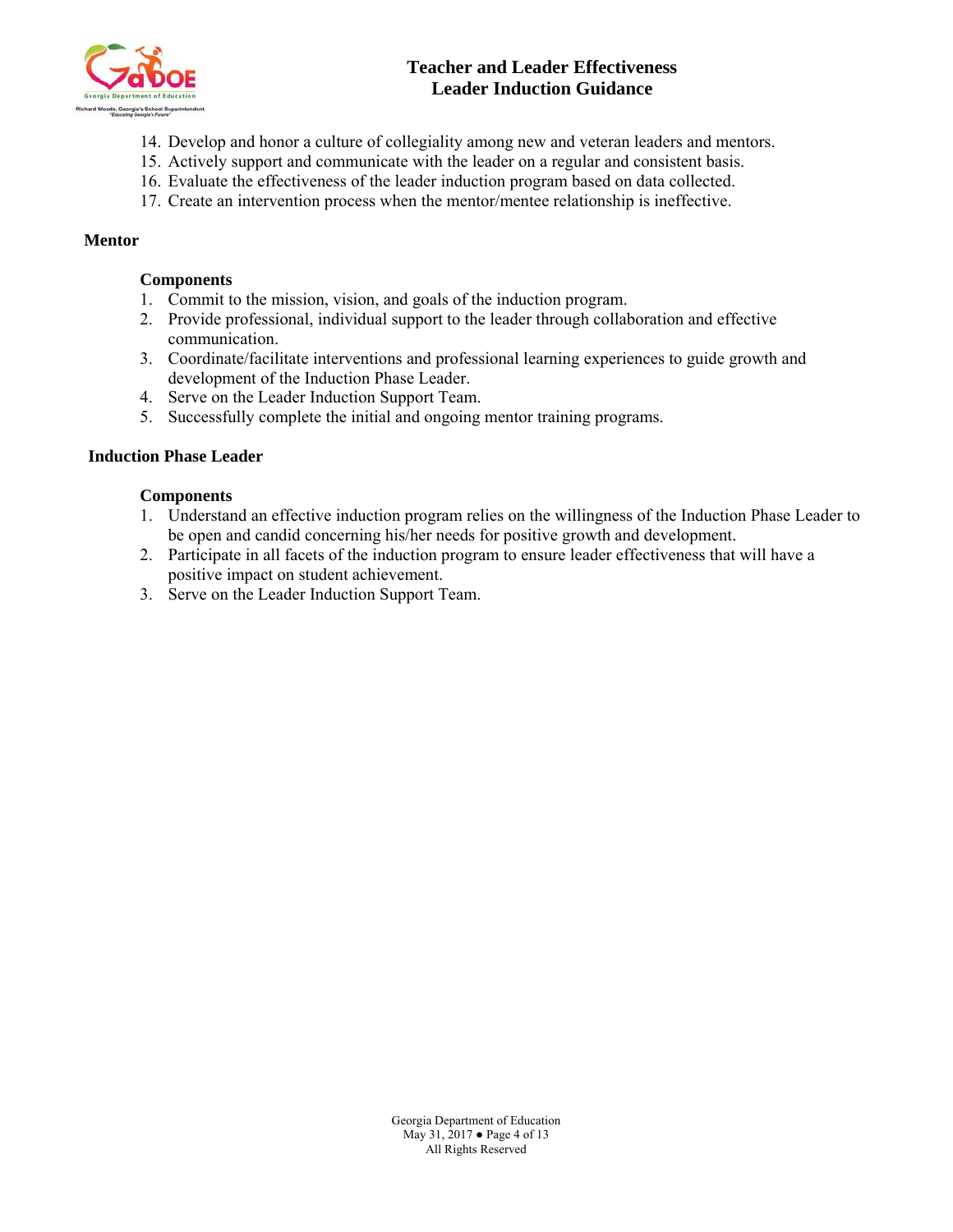

# **Leadership & Organizational Structures**

# **Overview**

A collaborative culture of support and organizational structures that promote success are established for the Induction Phase Leader. The following guidance identifies the district's responsibilities for establishing a supportive environment.

## **Guideline 1**

# **District leaders foster a culture of collaborative learning to support the Induction Phase Leader.**

# **Components**

- 1. Ensure an appropriately matched mentor who provides support for professional growth and learning.
- 2. Articulate high expectations pertaining to ethical behavior and conduct in accordance with the Georgia Code of Ethics for Educators.
- 3. Develop, implement, and evaluate a formal plan for regular interaction and communication among leaders and district administration.
- 4. Envision and promote mentoring and coaching as a critical strategy for implementing school improvement initiatives that focus upon student learning.
- 5. Encourage the Induction Phase Leader to be innovative for the purpose of increasing student achievement.
- 6. Provide opportunities and encouragement for Induction Phase Leaders to contribute to and be involved in system-level decisions.

# **Guideline 2**

**District leaders ensure Induction Leaders and their mentors are provided appropriate resources.** 

# **Required Components**

- 1. Provide professional learning for the Induction Phase Leader and mentor.
- 2. Allot time for collaboration between the Induction Phase Leader and mentor.

Georgia Department of Education May 31, 2017 ● Page 5 of 13 All Rights Reserved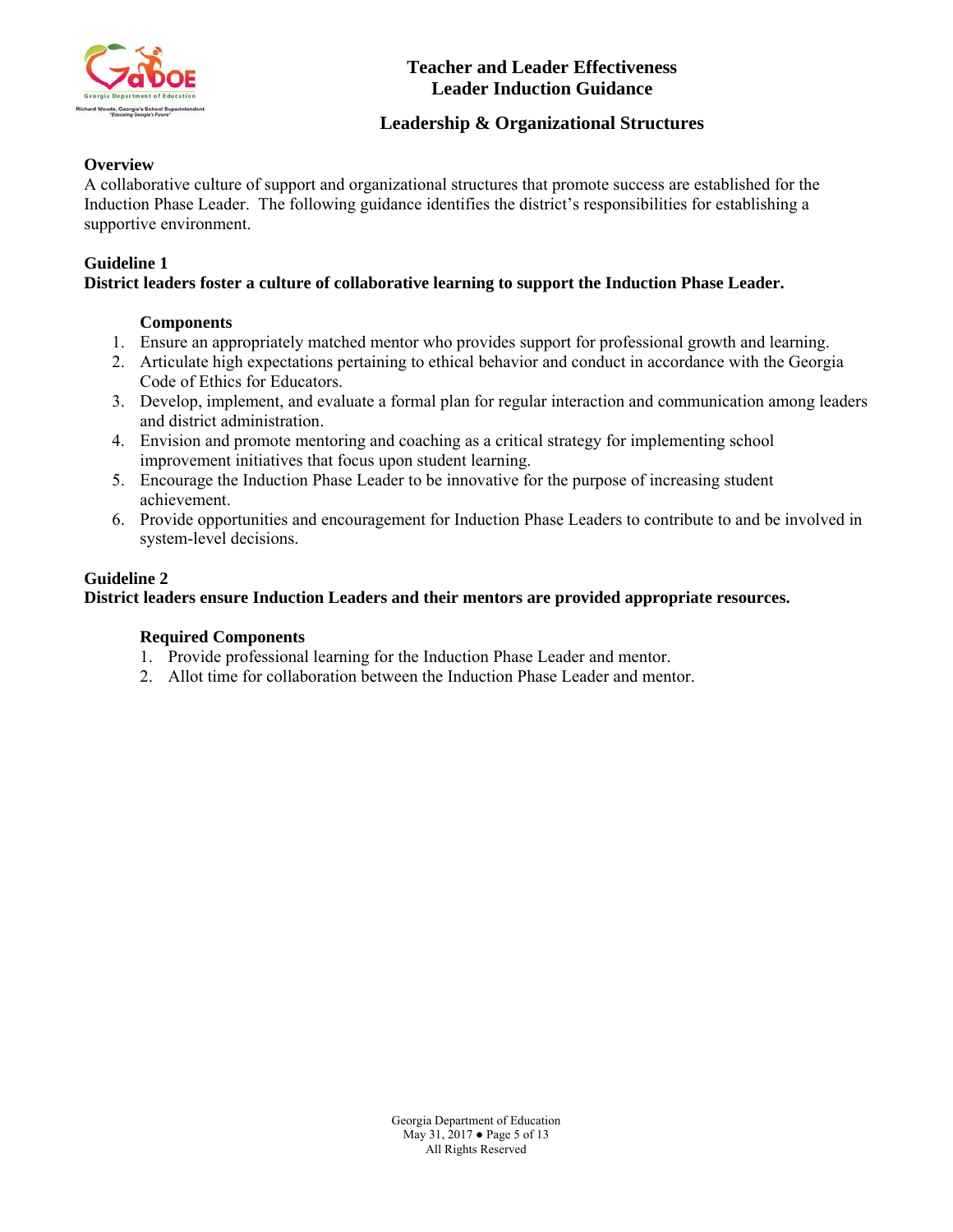

# **Mentoring**

# **Overview**

An effective induction program recognizes the importance of creating a systematic process for the recruitment, selection, and training of qualified mentors who provide support for Induction Phase Leaders.

## **Guideline 1**

## **The mentors will be recruited and selected based on established mentor guidance.**

## **Components**

- 1. The Georgia Department of Education (GaDOE) provides guidance for the recruitment and selection of mentors.
- 2. The district will establish mentor recruitment and selection criteria.
- 3. The district develops a pool of qualified mentors.
- 4. The district's recruitment and selection process includes: committee selection and an application process with references.
- 5. Mentors are paired with an Induction Phase Leader based upon comparable administrative experience.
- 6. Mentors are located in proximity to the Induction Phase Leader.

# **Guideline 2**

## **Training programs required of all mentors are differentiated, flexible, and research based.**

- 1. All stakeholders in the Leader Induction Program will be apprised of their respective roles and responsibilities.
- 2. The Leader Mentor Training Program designs are differentiated based on the mentor's needs and skill level.
- 3. Topics for learning are based on a needs assessment and/or collected data.
- 4. The modality of delivery and scheduling of the mentor training will be flexible to meet the diverse needs of mentor.
- 5. Mentor professional learning may include the following components:
	- a) Induction program overview
	- b) Roles and responsibilities
	- c) Needs of new leaders
	- d) District policy manual/procedures
	- e) Review of current federal policy
	- f) Time management
	- g) School-wide discipline
	- h) Teaching adult learning theory
	- i) Mentoring methods (i.e., peer observation, conferencing, modeling, observing, coaching etc.)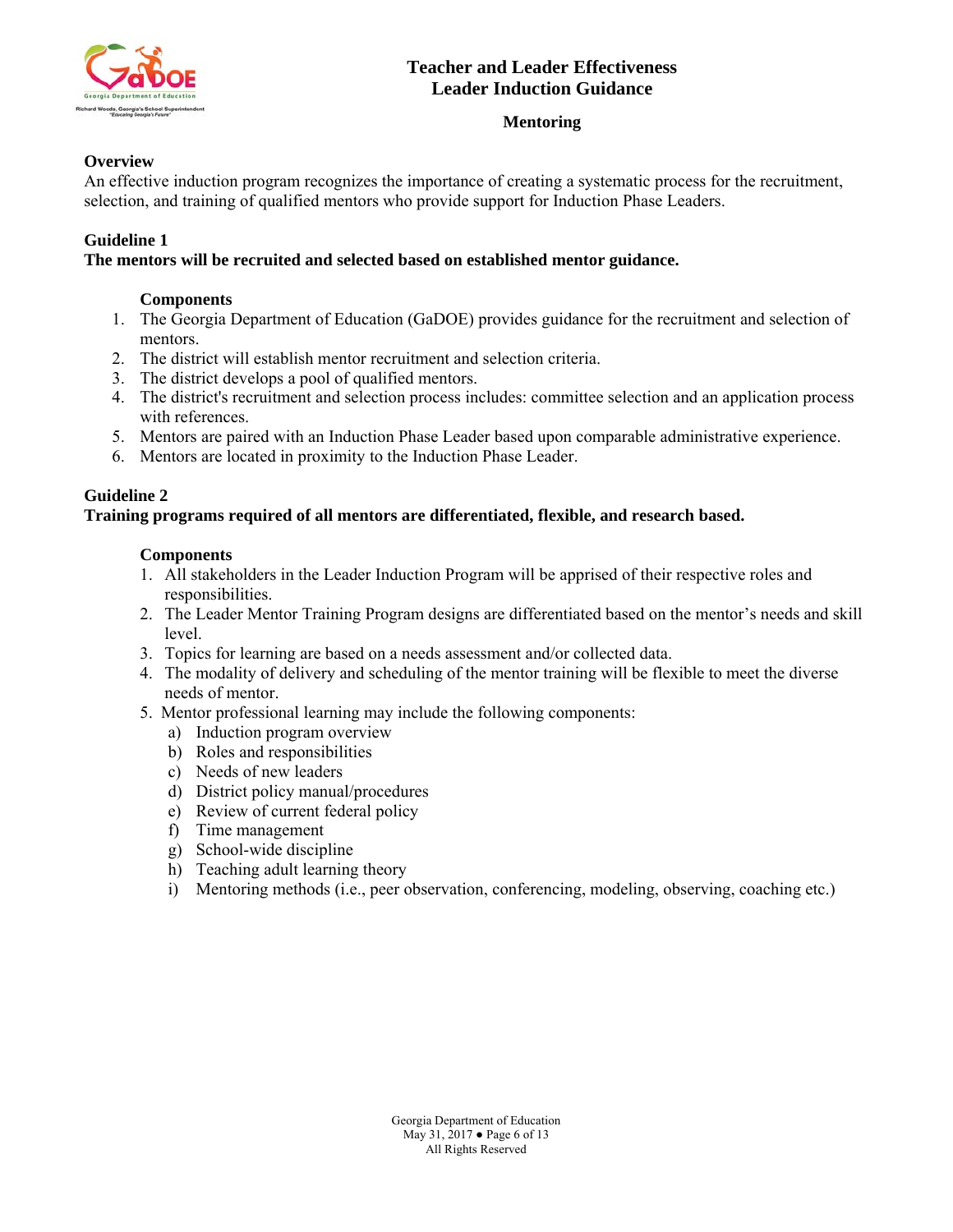

#### **Guideline 3**

# **The district shall provide clearly defined expectations for mentors.**

# **Components**

- 1. Mentors serve a non-evaluative function that fosters open and safe communication.
- 2. Mentors collaborate in the development of the Induction Phase Leader's Induction Plan.
- 3. Mentors provide timely, constructive feedback at regular intervals.
- 4. Mentors participate in ongoing professional learning.
- 5. Mentors provide sustained support throughout the induction process. Support should be provided for no less than a full year.
- 6. Mentors provide support aligned to the Induction Phase Leader's Induction Plan.
- 7. Provide or support the provision of appropriate coaching.
- 5. Mentors serve as an advocate for Induction Phase Leaders.
- 6. Mentors gather and share resources with the Induction Phase Leader.

### **Guideline 4**

### **Mentor accountability is addressed through multiple measures to include: self-assessments, student achievement, Induction Phase Leader feedback, and/or district level data.**

### **Components**

- 1. Districts collect and analyze mentor self-reflection data to determine effectiveness of the mentor.
- 2. Districts collect and analyze Induction Phase Leader data including leader feedback to help determine the effectiveness of the mentor.

Georgia Department of Education May 31, 2017 ● Page 7 of 13 All Rights Reserved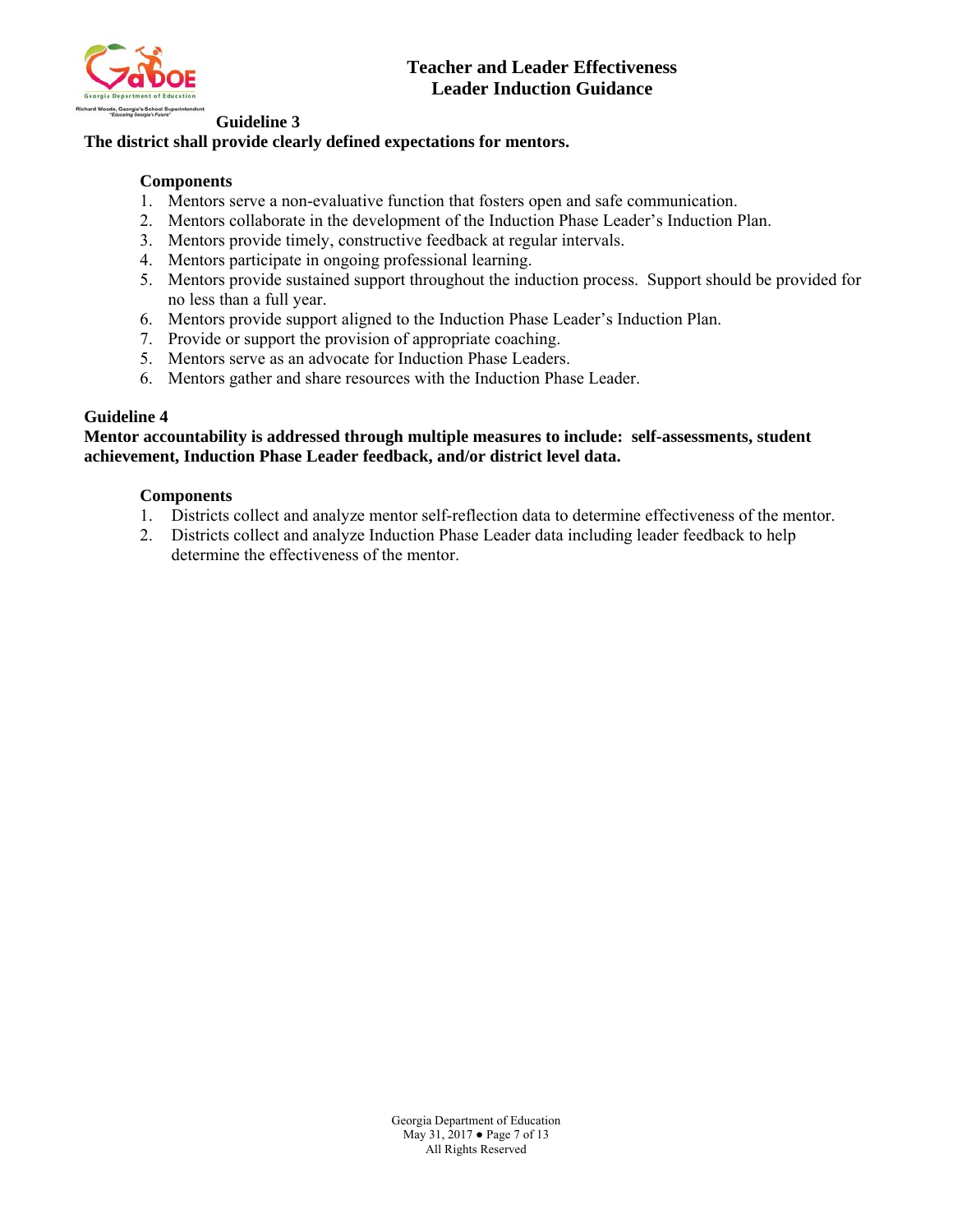

# **Orientation**

# **Overview**

Quality orientation programs enable Induction Phase Leaders to become familiar with the school, the school district, and Georgia's educational initiatives, and support their professional, social, and emotional needs.

# **Guideline 1**

**Orientation needs to begin as soon as possible after the Induction Phase Leader is hired, and must be provided to all Induction Phase Leaders.** 

# **Guideline 2**

# **Orientation includes state, district, school level, and community expectations.**

## **Components**

- 1. Description of district mission, vision, values, and goals.
- 2. Introduction to the required curriculum.
- 3. Relevant district information such as student population, school locations, organizational chart, safe school policies and procedures, and grading guidelines.
- 4. Identification of available ongoing supports and resources (i.e., curriculum/program staff).
- 5. Schedule of induction and professional learning activities.
- 6. Explanation of the purpose and structure of the Georgia Teacher Induction and Leader Induction Guidance.
- 7. In-depth explanation of the purpose and structure of the Teacher Keys (TKES) and Leader Keys (LKES) Effectiveness Systems.
- 8. Information regarding school law and the Georgia Professional Educators Code of Ethics.
- 9. Information on internal processes (as appropriate to the district) such as budgetary processes, facility, safety, staffing, etc.
- 10. Guidelines for federal programs, federal grants, and Title programs.
- 11. Description of state, district, and school organizational charts.
- 12. School staffing policies and procedures.

- 1. Orientation may be differentiated based on:
	- a. Years of experience of the Induction Phase Leader.
	- b. Whether the Induction Phase Leader comes from within the district or outside the district.
	- c. When the Induction Phase Leader was hired.
- 2. Provide a reference guide of terminology and acronyms used in the district.
- 3. Collaborate with human resources to ensure necessary policies and procedures have been communicated.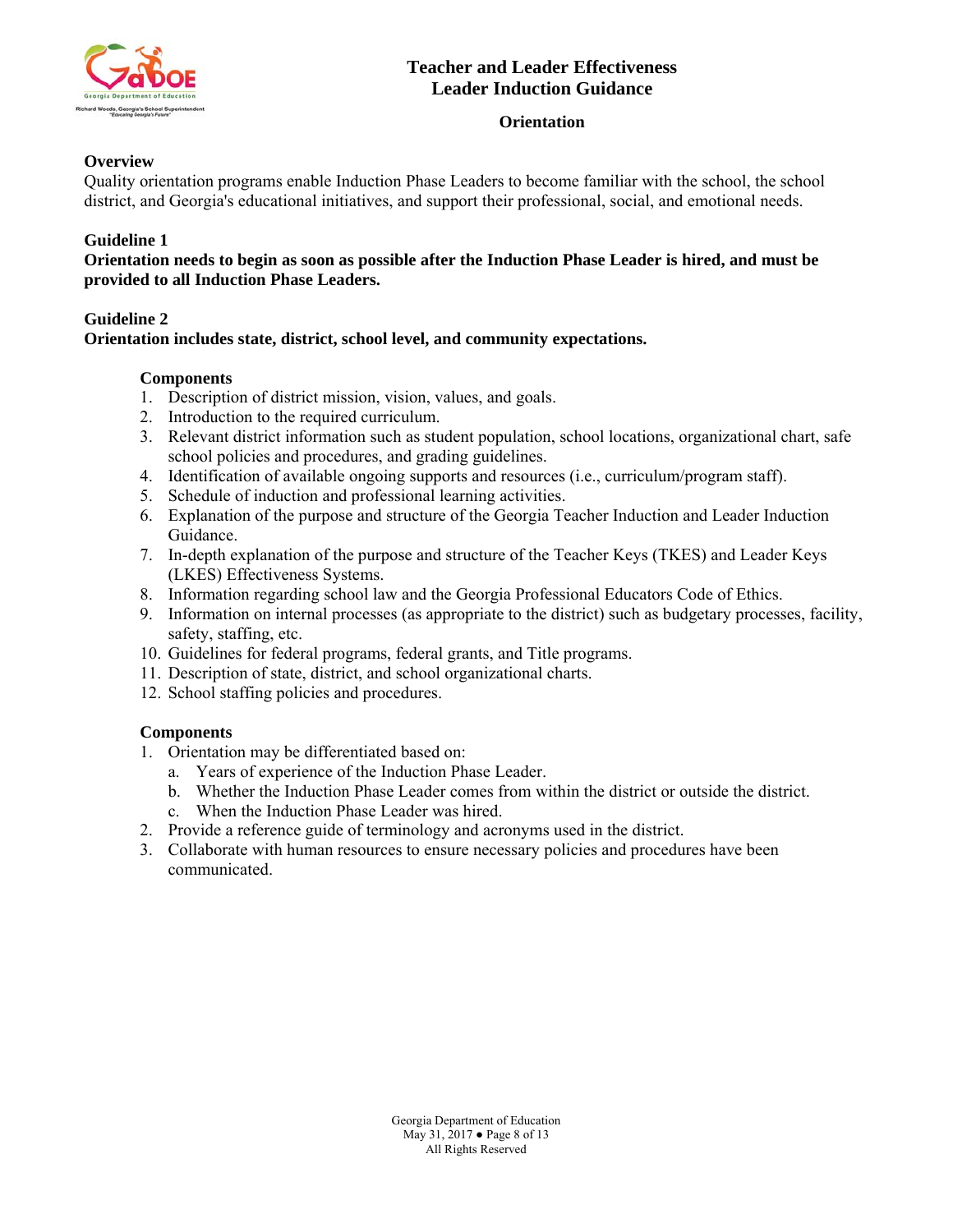

# **On-going Performance Assessment**

# **Overview**

On-going performance assessment is a cycle that may continue for up to two years. Upon hiring an Induction Phase Leader, the Leader Induction Support Team is created, a diagnostic assessment is conducted, an induction plan developed, and evidence of growth toward mastery of the Leader Assessment of Performance Standards (LAPS) is collected. The Induction Phase Leader, along with the Leader Induction Support Team, reviews multiple sources of data to revise the induction plan for the second year.

# **Guideline 1**

**Each Induction Support Leader is supported by a team to include at a minimum a mentor, immediate supervisor, and, when possible, an external support agency representative (i.e. higher education, regional educational service agency, district specialist).** 

## **Components**

1. The Leader Induction Support Team is formed at the direction of the immediate supervisor or designated district level administrator for all Induction Phase Leaders when hired and/or appointed.

## **Guideline 2**

**Diagnostic assessment(s) will be administered to determine the specific professional learning needs of the Induction Phase Leader. This process is designed to include the standards identified in the Leader Assessment of Performance Standards (LAPS).** 

## **Components**

- 1. Diagnostic tools/processes include, but are not limited to, a self-assessment, an interview, and/or other sources previously determined by the Leader Induction Support Team.
- 2. The data from the diagnostic assessment(s) will be used to guide the individual induction plan.

## **Guideline 3**

# **An induction plan will be developed by the Leader Induction Support Team for each Induction Phase Leader.**

- 1. Professional development goals will be based on the Induction Phase Leader's assignment, district and/or school teaching and learning goals, identified developmental needs, prior preparation and experiences, or assessment results.
- 2. The school data will be used to design specific teaching and learning objectives, activities, benchmarks, and assessments for the induction phase Leader's performance.
- 3. The plan will drive the professional learning of the Induction Phase Leader.
- 4. The plan could include work with the mentor, observations of other leaders, professional learning opportunities and readings.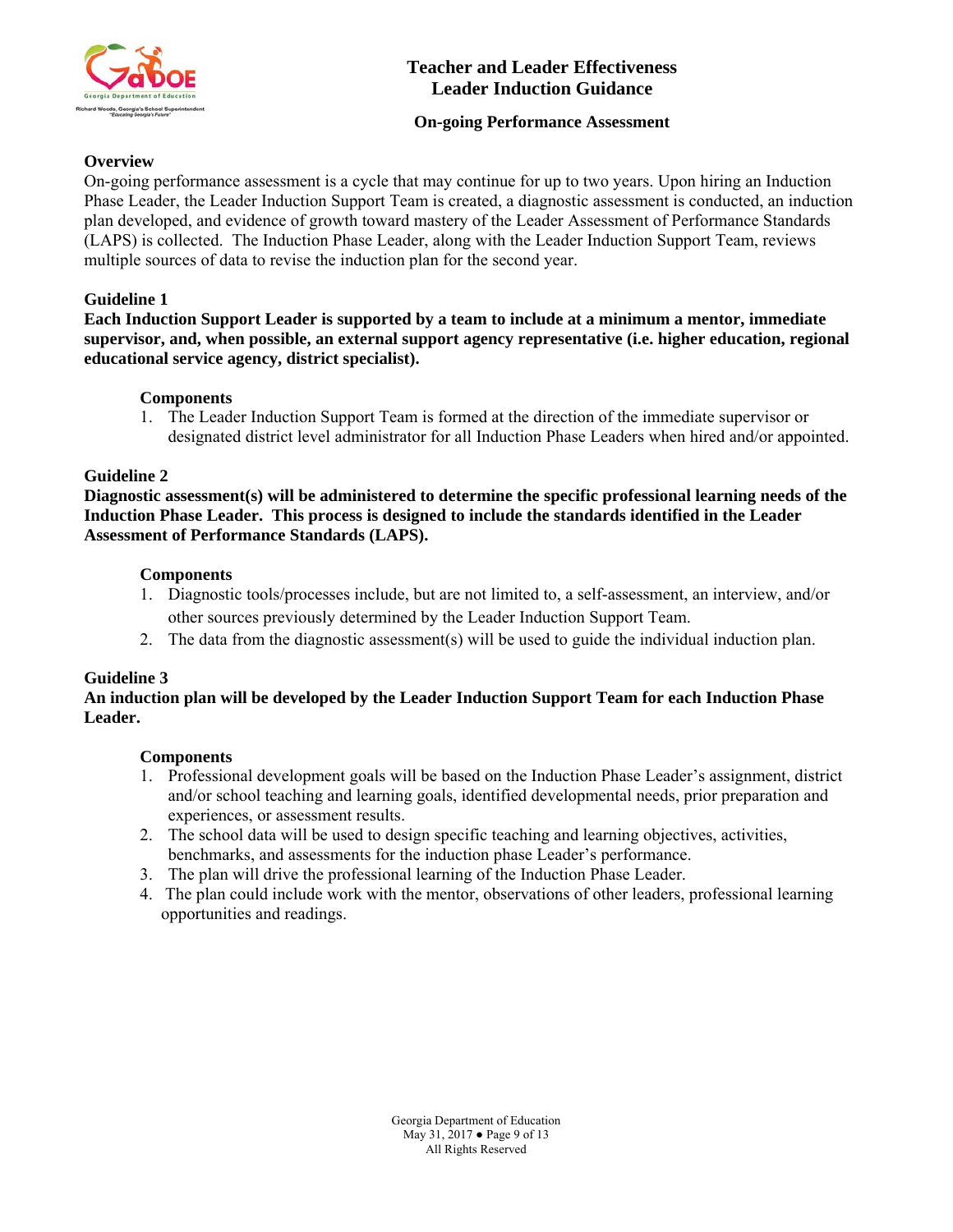

### **Guideline 4**

**Assessments will follow the process outlined in the Leader Keys Effectiveness System (LKES) Evaluator Handbook.** 

### **Components**

1. The Induction Phase Leader's progress is regularly assessed by observations, reflective conversations, and analysis of student data, all of which is documented.

### **Guideline 5**

**The Induction Phase Leader uses assessment data results to inform and adjust the professional growth plan.** 

- 1. The Induction Phase Leader, guided by the Induction Phase Leader Support Team, will use the diagnostic assessment results, the induction plan, evidence to support each component of the induction plan, and an overall reflection summary to guide professional learning.
- 2. The induction phase Leader, guided by the Induction Phase Leader Support Team, will use the reflection to guide professional learning and next steps for year two in the process.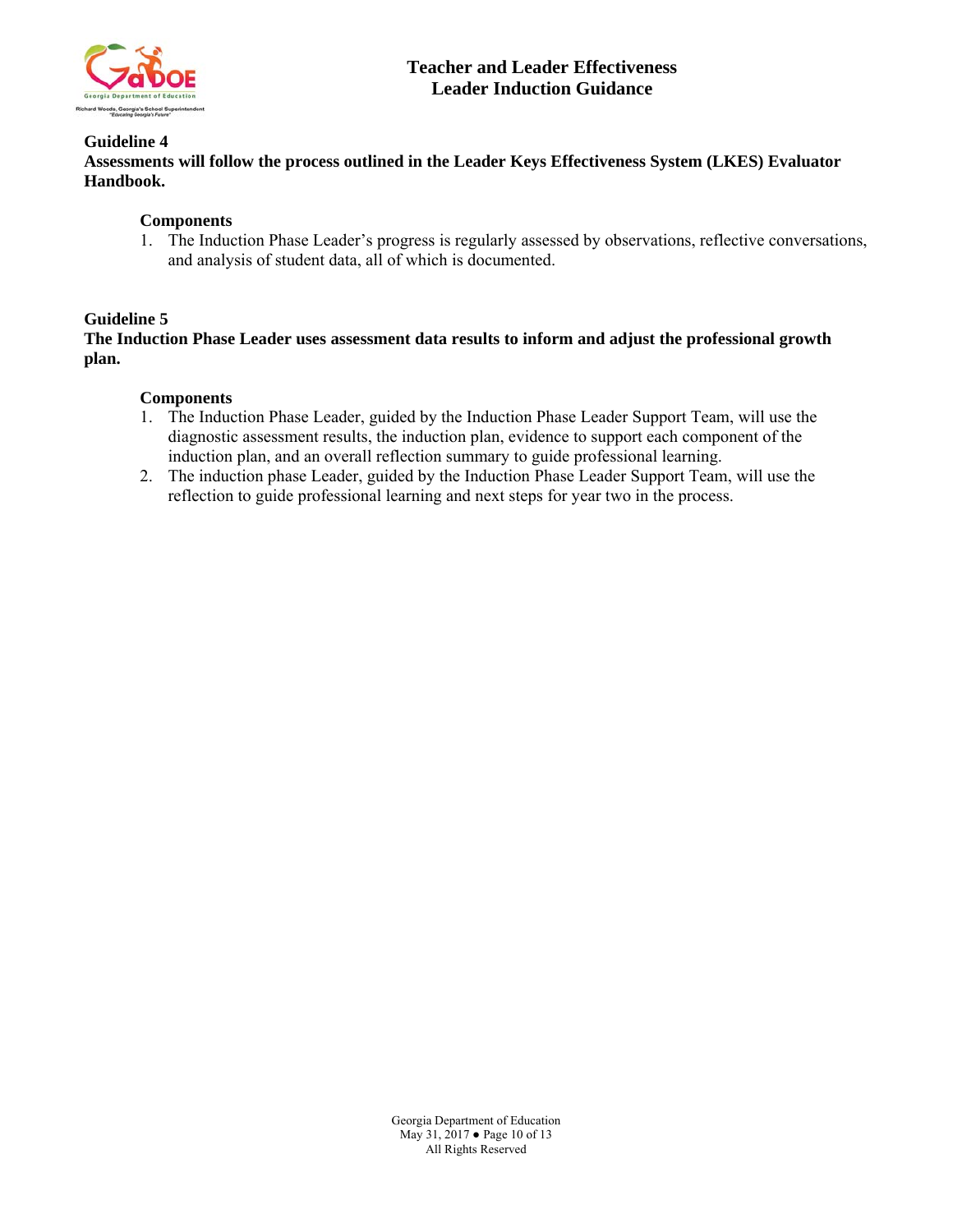

# **Program Evaluation**

# **Overview**

Districts establish a systematic approach to evaluate the effectiveness of all aspects of leader induction programs.

# **Guideline 1**

**Program evaluation should be designed to address elements incorporated within the district induction program.** 

## **Components**

- 1. The Leader Induction Plan informs the program evaluation design.
- 2. The program evaluation design is developed concurrently with the design of the district induction program.
- 3. The program evaluation design evaluates intended goals and the impact on student growth and achievement.

# **Guideline 2**

**Data collected as part of the program evaluation supports continuous program revision as well as assesses overall program quality.** 

## **Components**

- 1. Program evaluation includes a cycle of: data collection, analysis of the data, and action based on the analysis, and it occurs within the framework of continuous improvement.
- 2. Program evaluation captures evidence of fidelity of implementation.
- 3. Program evaluation captures evidence of expected impact of the induction program. Sources of evidence will include components of the Leader Keys Effectiveness System.
- 4. Analysis of evidence should be included as a part of the program evaluation. Evidence includes participant reactions, participant growth, changes in practices and dispositions, and the impact of change as compared to the expected outcomes of the induction program.

## **Guideline 3**

**The district level systematically shares evaluation findings with stakeholders for the purpose of accountability, decision-making, and continuous improvement (no components).** 

*The contents of this document were developed under a grant from the U. S. Department of Education. However, the contents do not necessarily represent the policy of the U. S. Department of Education, and you should not assume endorsement by the Federal Government.* 

> Georgia Department of Education May 31, 2017 ● Page 11 of 13 All Rights Reserved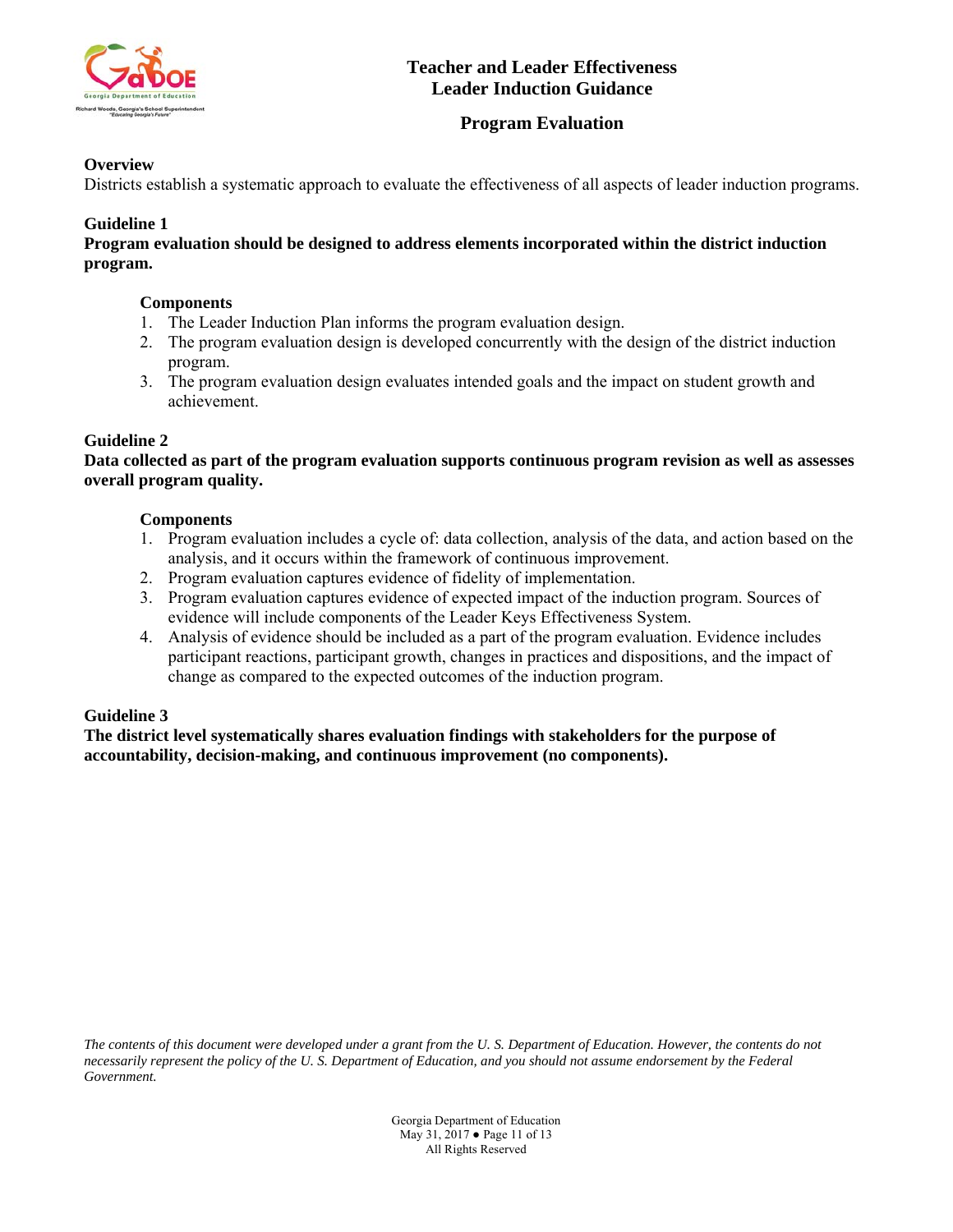

l

# **GaDOE Teacher and Leader Induction Tools and Resources**

**Teacher Induction Guidance (revised 2017)** 

**Leader Induction Guidance (revised 2017)** 

**Induction Process: Steps to support the development and implementation of district induction programs** 

**Teacher and Leader Induction Guidance Self-Assessment** 

**District Induction Goal Setting Worksheet** 

**Reviewing the Effectiveness of a District Induction Program** 

**Implementation and Evaluation Resource Guide** 

**http://www.gadoe.org/School-Improvement/Teacher-and-Leader-Effectiveness/Pages/Teacher-and-Leader-Induction-Guidelines-.aspx** 

**Induction Professional Learning Resources**

**Mentor Modules (Teacher and Leader)** 

**Leader Mentor Module Training PowerPoint** 

**Leader Mentor Modules Trainer Prep Guide** 

**Leader Mentor Modules Participant's Guide** 

**http://www.gadoe.org/School-Improvement/Teacher-and-Leader-Effectiveness/Pages/Teacher-and-Leader-Induction-Guidelines-.aspx**